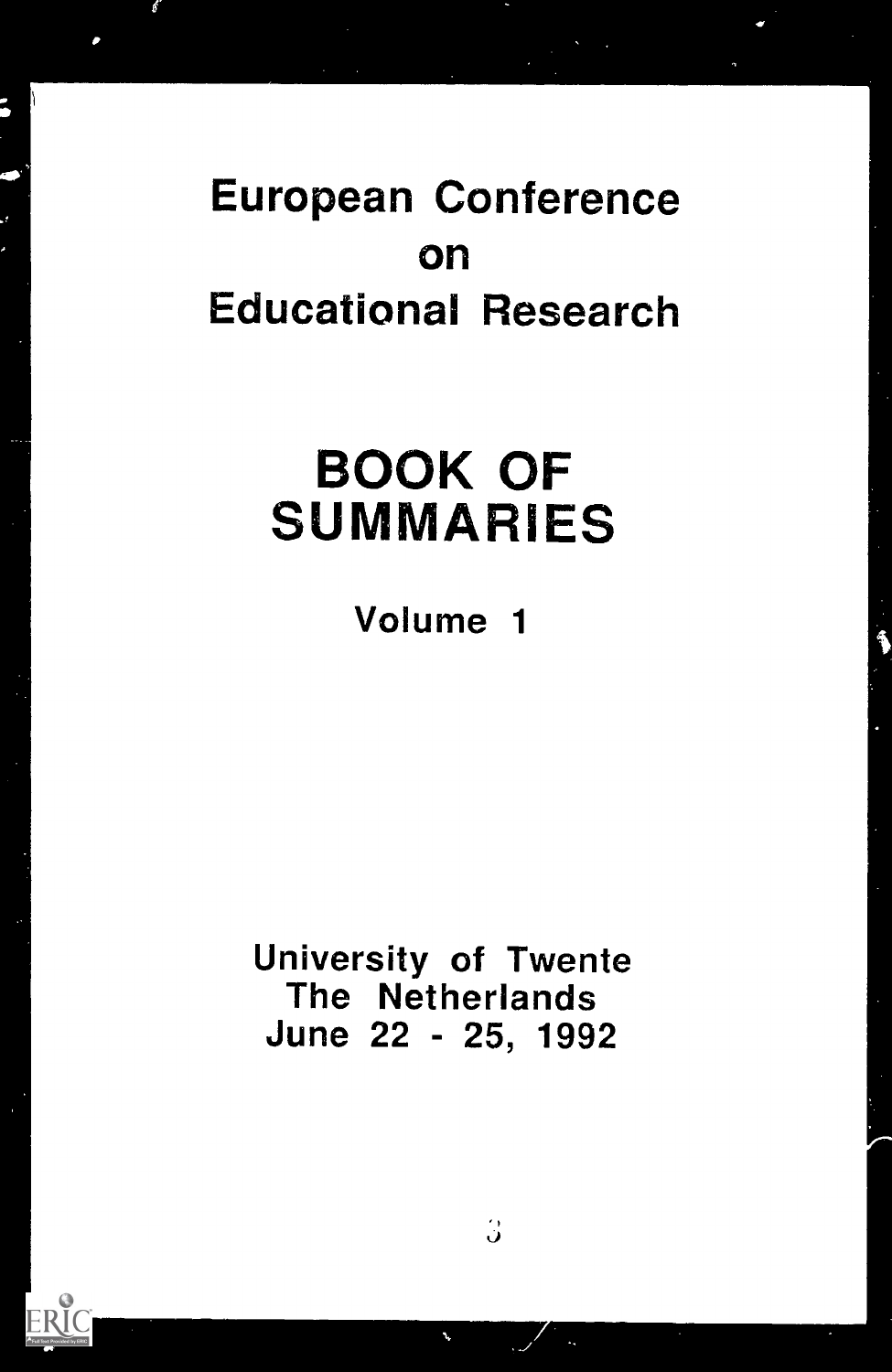### COLOFON

Editors: Tjeerd Plomp Jules Pieters Andries Feteris

#### Editorial assistance:

Harmen Abma Jeroen Breman Conny de Koning Olivia Kramers Renate Schraa

Cover: Hanna Snijder

Print: Duoprint

University of Twente Department of Education P.O. Box 217 7500 AE Enschede

ISBN 90-365-0534-8

Copyright © 1992 by Department of Education, University of Twente

 $\mathbf{H}$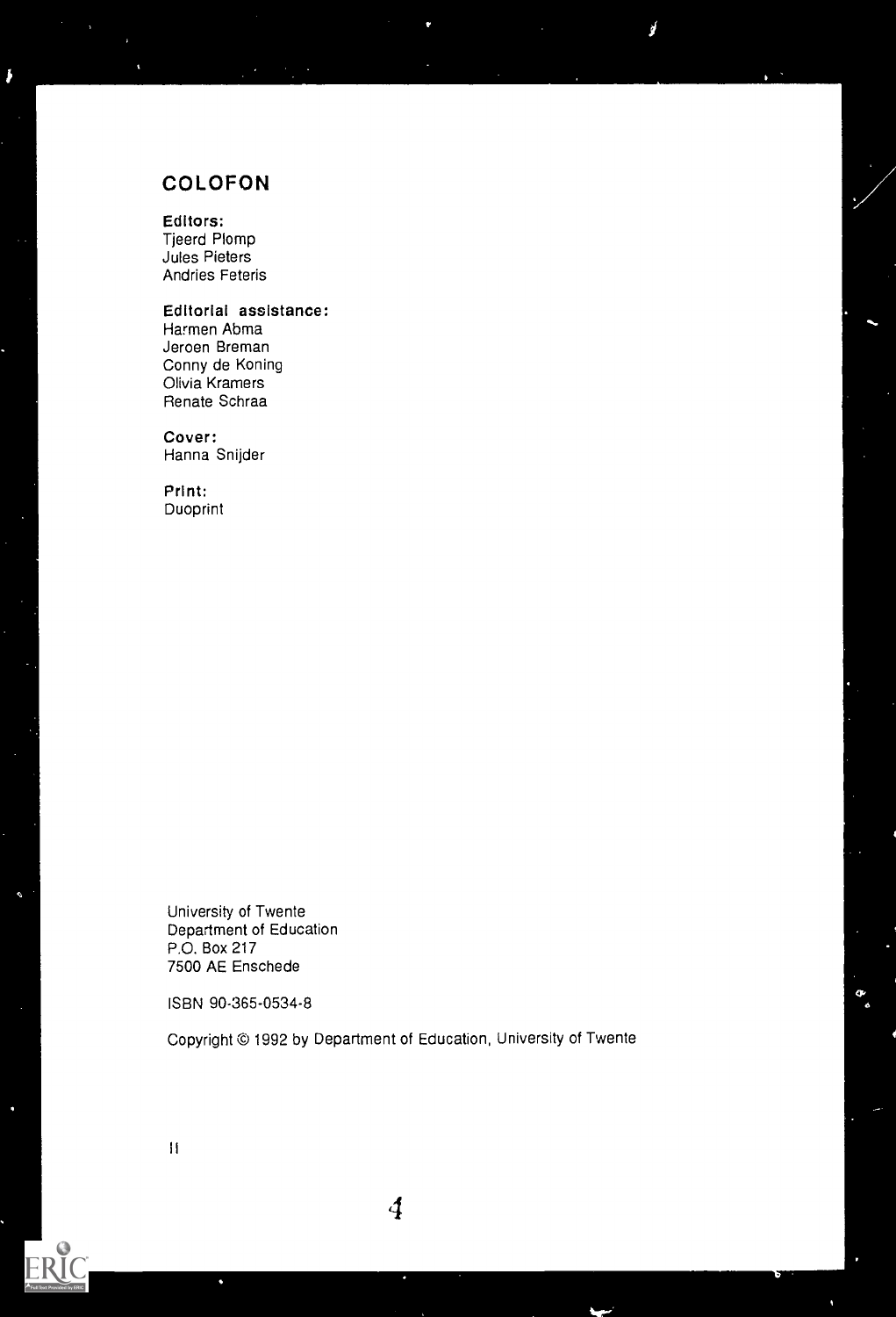exist at different system levels. An Identification of these discrepancies may in Itself be an important starting point for improvement measures in education. Three populations wel'a defined. Population I are the final grades of elementary education. Population II is lower secondary education and Population III is upper secondary education. Representative stratified random samples of schools and teachers in schools were drawn for each country. A distinction was made between schools using and not using computers.

In stage 1, altogether, by means of questionnaires data were collected from about 70.000 respondents (principals, computer coordinators and teachers) from schools sampled in 21 educational systems.

#### Countries participating In stage 1

The following countries (educational systems) are participating in the study: Austria, Belgium (Flemish),Belgium (French), China, Israel, Italy, Canada (British Columbia), Japan, Luxembourg, France, F.R. Germany, Greece, Hungary, India, Netherlands, New Zealand, Poland, Portugal, Spain, Switzerland, USA.

#### Instruments for stage 1

National policy data were collected with a questionnaire which addressed issues like, national policies, for example with respect to hardware provision, courseware development, teacher training, budgets, innovation strategy, etc.

A Principal and a Computer Coordinator Questionnaire addressed issues like school policies in using computers, availability and acquisition of hard- and software, organization of computer use on school level, support, equity, attitudes and school characteristics.

Questionnaires for teachers of Computer Education, Mathematics, Science and Mother Tongue contained questions about computer education, types of computer use, frequency of use, time spenditure, curriculum content covered, attitudes, teacher knowledge and skills, and teacher training.

#### Instruments for stage 2

In stage 2, the same Instruments will be used as in stage 1. In addition instruments have been developed to measure functional information technology abilities, attitudes and computer experiences of students. The pilot testing of these instruments took place in 1991 in 10 countries, whereas the main run data collection will take place in Spring 1992.

### POLICY IMPLICATIONS FROM THE lEA SURVEY COMPUTERS IN EDUCATION Willem J. Pelgrum and Tjeerd Plomp, University of Twente-OCTO, Enschede, The Netherlands

In order to determine which information needed to be collected in this study, a framework was developed which identified the key factors at which the study was aimed. The framework consists of concepts derivod from systems theory,

 $20.7 - 10.1$ 

 $\bullet$